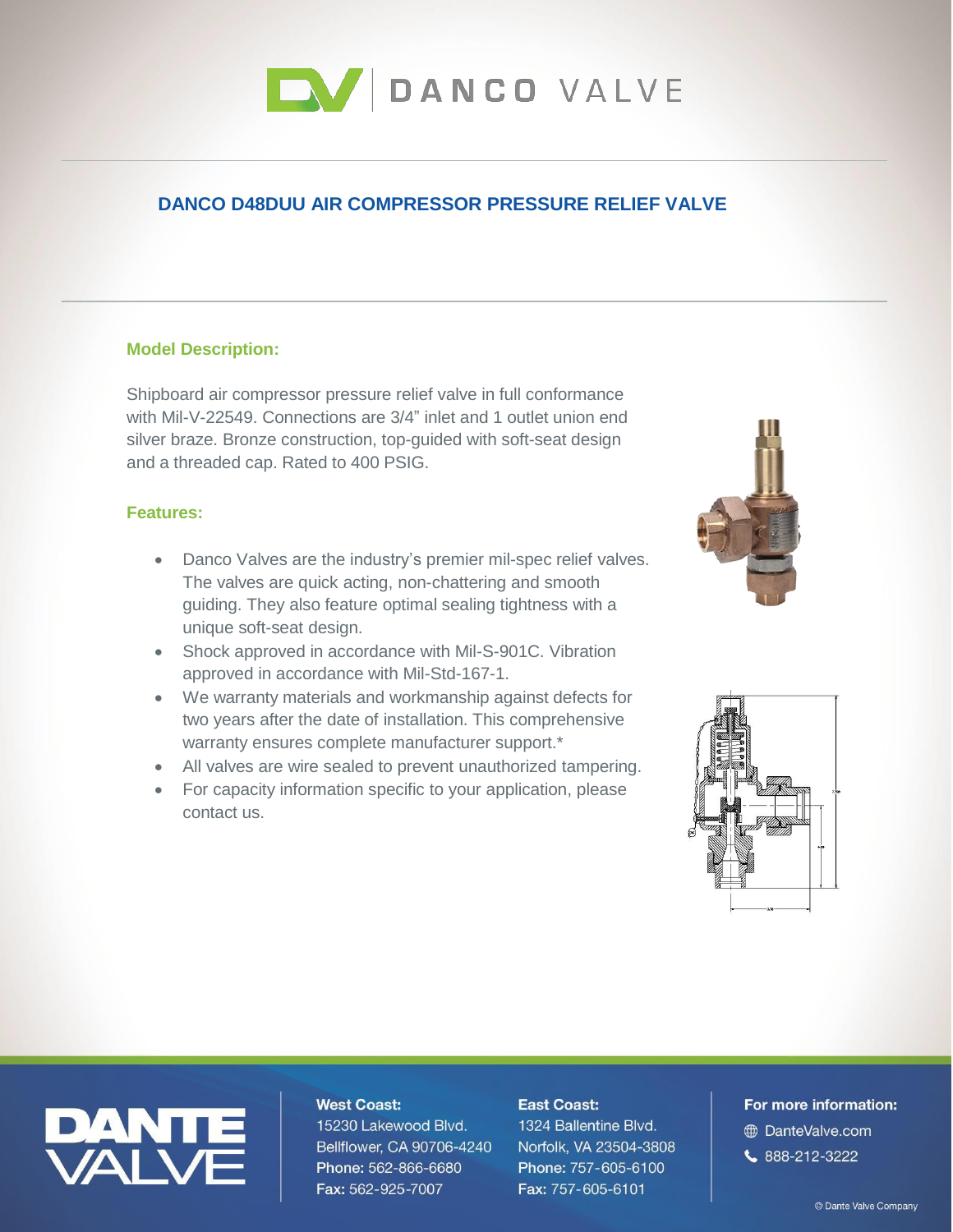# **Standard Materials:**

- Body: Bronze/ASTM B61
- Bonnet & Cap: Naval Brass/ASTM B21
- Seat, Disc & Stem: CRES 304/ASTM A276
- Spring: Music wire/ASTM A228

# **Optional Materials:**

Valve materials can be customized for your specific application or in accordance with specification requirements.

# **Weights & Dimensions:**

- Overall Height: 7.37″
- Center-to-Inlet Face: 3.62″
- Center-to-Outlet Face: 3.25″
- Unit Weight: 7 LBS.

Note: Dimensions include Union Nuts & Tailpieces

\*Please visit [www.DanteValve.com/support](http://www.dantevalve.com/support) for additional information.



**Distributors of:** 

Aquatrol

For more information: **DanteValve.com**  $\begin{array}{l} \text{6.888-212-3222} \end{array}$